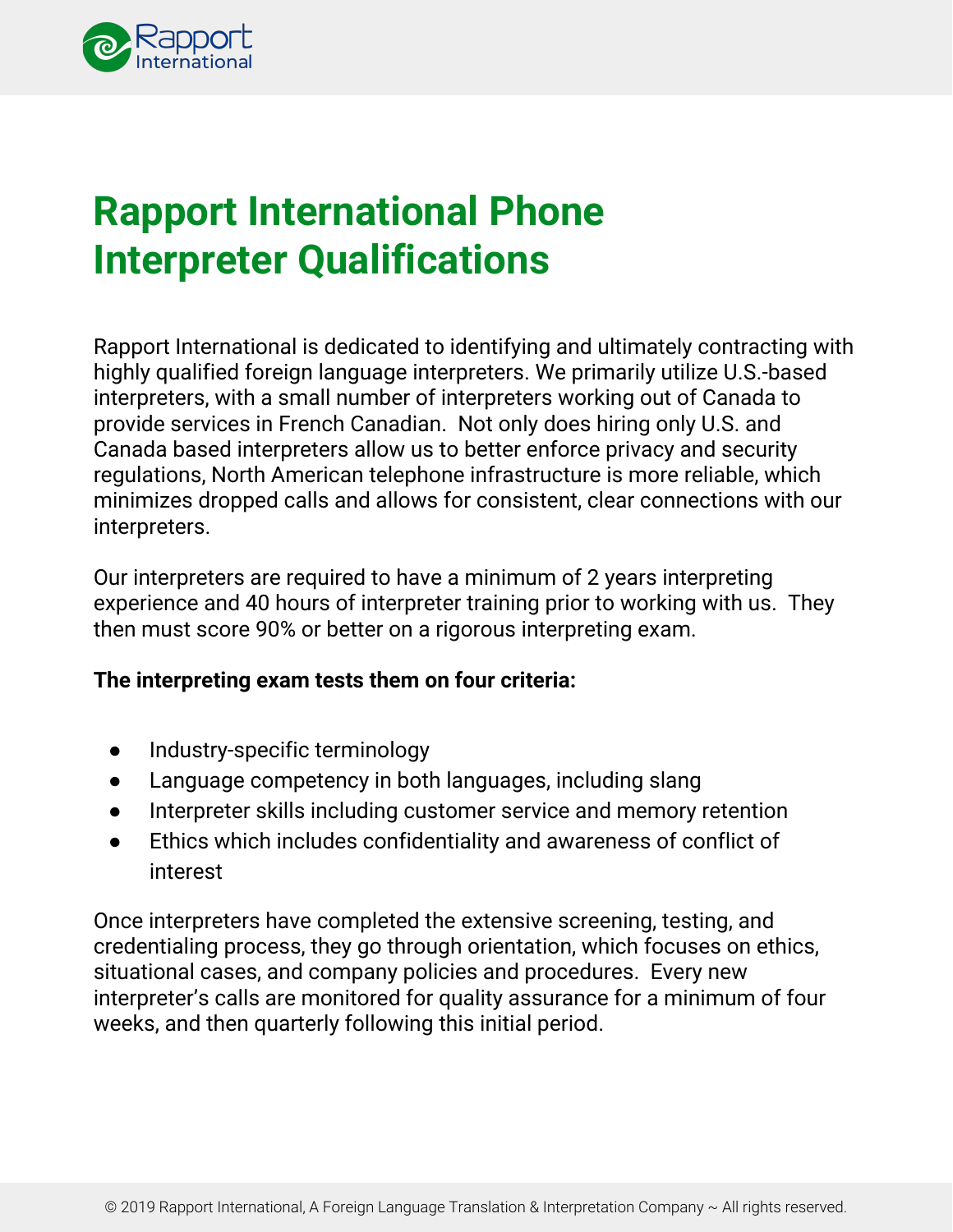

### **The Phone Interpreter Hiring Process**

Rapport International follows a set hiring process for all their telephone interpreters:

- Review of resume, cover letter, and interpreting experience
- Telephone interview with dedicated recruiter
- Testing focused on terminology, proficiency, and role-playing
- Follow-up interview with Lead Interpreter
- Orientation
- HIPAA training, testing, and certification
- Continuous evaluation and quality assurance

# **Compliance & Certifications**

Rapport International's telephone interpreting meets the new Joint Commission Standards; is fully compliant with HIPPA, HITECH and DNV Healthcare standards; is certified for PCI compliance, and is Safe Harbor certified.

Many of Rapport International's telephone interpreters hold certifications through national organizations that include:

- Certification Commission for Healthcare Interpreters (CCHI)
- National Board of Certification for Medical Interpreters (NBCMI)
- Department of Human Services (DHS)
- Administrative Office of the U.S. Courts' interpreter examination